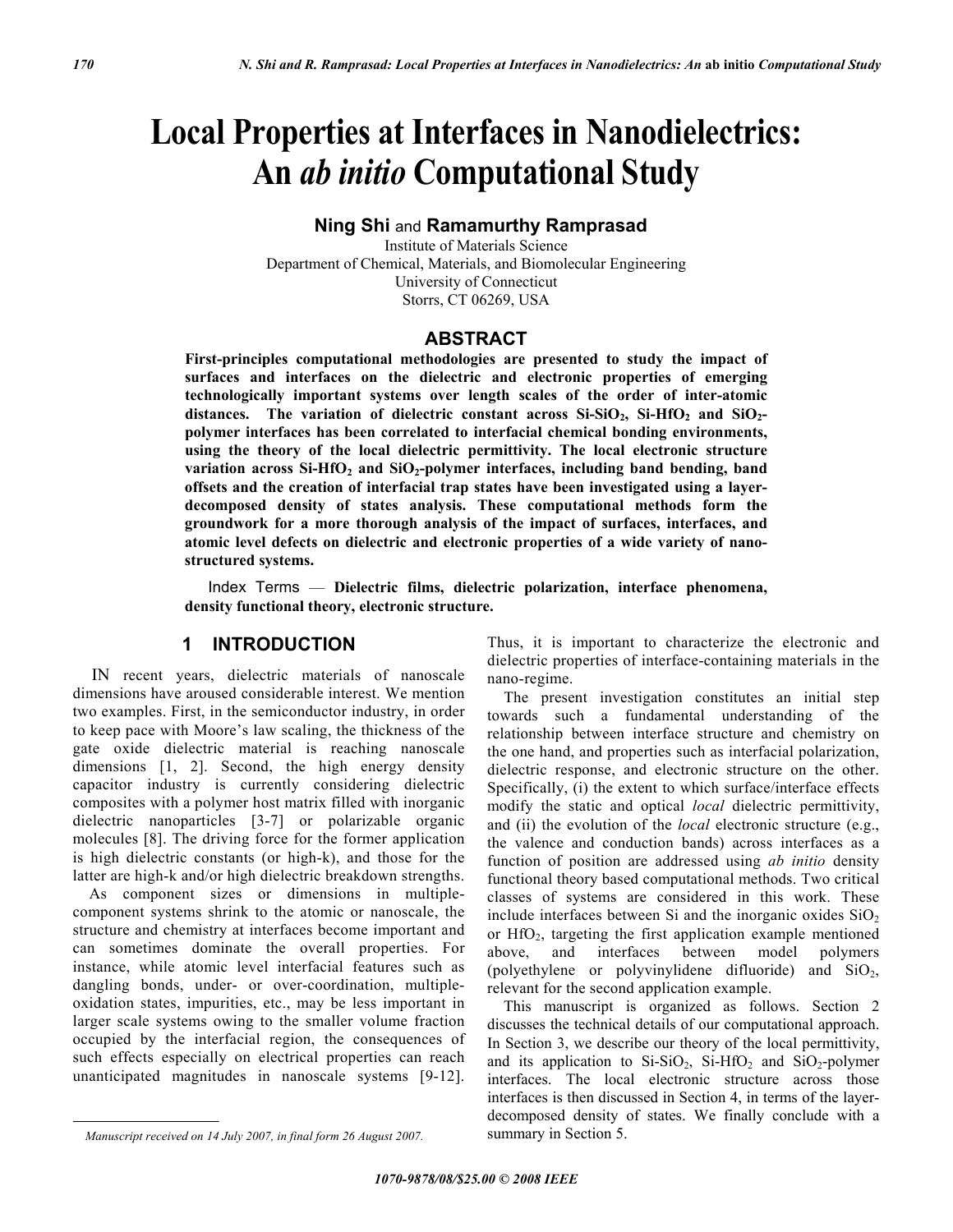## **2 METHODS AND MODELS**

Density functional theory (DFT) offers an efficient, accurate and fundamental route to the *ab initio* numerical computation of electronic, atomic, molecular and solid-state properties [13]. Below, we provide details concern-ing the specific implementation and approximations of DFT as used in the present work.

All calculations were performed using the local density approximation (LDA) within DFT [13] as implemented in the local orbital SIESTA code [14]. Within this implementation, the electronic wave functions are expanded using a double-zeta plus polarization basis set. Electron-ion interactions were represented using norm-conserving nonlocal pseudopotentials of the Troullier–Martins type, one for each element. The atomic configurations of  $[Kr4d^{10}4f^{14}5s^25p^6]5d^26s^2$  $\text{[Ne]}3s^23p^2$  $[He]2s^22p^5$ ,  $[He]2s^22p^4$ ,  $[He]2s^22p^2$ , and  $[H]$  were used for Hf, Si, F, O, C, and H pesudopotentials, respectively. Semi-core corrections were used for Hf and Si. Integration of properties over the first Brillouin zone was performed via the Monkhorst-Pack *k* point sampling scheme. 75 special *k* points yielded well converged bulk results for Si. The numbers of *k* points used for the bulk  $SiO<sub>2</sub>$  in  $\alpha$ -quartz and β-cristobalite phases were 108 and 74, respectively, and those for bulk  $HfO<sub>2</sub>$  in the cubic and tetragonal phases were 75 and 112. In the case of slab systems containing  $Si-SiO<sub>2</sub>$ and  $Si-HfO<sub>2</sub>$  interfaces, 64 and 36 special *k* points were required, respectively, to result in well converged results. For the  $SiO<sub>2</sub>$ -polymer interfaces considered here, namely, polyethylene (PE) on  $SiO<sub>2</sub>$  in the  $\alpha$ -quartz phase and polyvinylidene difluoride (PVDF) on  $SiO<sub>2</sub>$  in the  $\beta$ cristobalite phase, 18 special *k* points were used. The equilibrium positions of the atoms in all cases were determined by requiring the forces on each atom to be smaller than 0.01 eV/Å.

The computed structural parameters for the model systems described above are listed, and compared with other DFT work and experiments, in Table I. The equilibrium lattice constant of Si in the diamond crystal structure was calculated here to be 5.43 Å, which agrees well with prior DFT calculations [15, 16] and experiments [17]. The equilibrium lattice constants, *a* and *c*, in  $\alpha$ -quartz SiO<sub>2</sub> calculated to be 4.91 Å and 5.41 Å, respectively, also agree well with prior DFT calculations [18, 19] and with experimental results [20]. For  $SiO<sub>2</sub>$  in the β-cristobalite phase, the calculated lattice constant was 7.49 Å, in reasonable agreement with other theory [21] and experiments [22]. The equilibrium lattice constant of cubic HfO<sub>2</sub> was calculated to be  $5.02$  Å, and the *a* and *c* equilibrium lattice constants of tetragonal  $HfO<sub>2</sub>$  were calculated to be 4.99Å and 5.06 Å, respectively, all in good agreement with prior DFT calculations [23,24] and experiments [25,26]. A  $C_{12}H_{26}$  hydrocarbon chain and a  $C_6F_7H_7$  chain were used to model PE and PVDF, respectively. As can be seen from Table I, calculated bond lengths in these chains are in good agreement with prior calculations [27, 29, 30] and experiments [28].

Table 1. Comparison of calculated structural parameters of bulk Si, SiO2, HfO2, PE, PVDF, and vinlysilanediol with literature values. All distances are in Å.

| System                                      | Lattice<br>constant/<br>bond length | This<br>work | Other<br><b>DFT</b> | Expt.               |
|---------------------------------------------|-------------------------------------|--------------|---------------------|---------------------|
| Si                                          | a                                   | 5.43         | $5.48$ <sup>a</sup> | $5.43^{b}$          |
| SiO <sub>2</sub>                            | a                                   | 4.91         | $5.02^{\circ}$      | 4.92 <sup>d</sup>   |
| $(\alpha$ -quartz)                          | $\mathbf c$                         | 5.41         | $5.53^{\circ}$      | $5.41$ <sup>d</sup> |
| SiO <sub>2</sub><br>$(\beta$ -cristobalite) | a                                   | 7.49         | 7.14 <sup>e</sup>   | 7.17 <sup>f</sup>   |
| HfO <sub>2</sub><br>(Cubic)                 | a                                   | 5.02         | $5.04^h$            | $5.08^{i}$          |
| HfO <sub>2</sub>                            | a                                   | 4.99         | 5.06 <sup>h</sup>   | 5.14 <sup>1</sup>   |
| (Tetragonal)                                | $\mathbf c$                         | 5.06         | $5.12^h$            | $5.25^1$            |
| PE                                          | $C-C$                               | 1.51         | $1.54^{j}$          | $1.54^{k}$          |
|                                             | $C-H$                               | 1.12         | $1.10^{j}$          | $1.10^{k}$          |
| <b>PVDF</b>                                 | $C-H$                               | 1.09         | 1.08 <sup>1</sup>   | $1.10^{k}$          |
|                                             | $C-F$                               | 1.36         | 1.37 <sup>1</sup>   | $1.34^{k}$          |
| Vinylsilanediol                             | $C = C$                             | 1.34         | 1.33 <sup>m</sup>   | $1.34^{k}$          |
|                                             | $Si-C$                              | 1.83         | 1.87 <sup>m</sup>   | $1.89^{k}$          |
|                                             | $Si-H$                              | 1.51         | 1.48 <sup>m</sup>   | $1.48^{k}$          |

<sup>a</sup> Reference 15,16; <sup>b</sup> Reference 17; <sup>c</sup> Reference 18,19; <sup>d</sup> reference 20;<br><sup>e</sup> Reference 21: <sup>f</sup> Reference 22: <sup>h</sup> Reference 22, 24: <sup>i</sup> Reference 25,26; Reference 21; <sup>f</sup> Reference 22; <sup>h</sup> Reference 23,24; <sup>i</sup> Reference 25,26; Reference 27; Reference 28;  $\frac{1}{2}$  Reference 29; m Reference 30.

## **3 THE** *LOCAL* **PERMITTIVITY**

As mentioned in Section 1, owing to the fundamentally different chemistries at surfaces and interfaces compared to the bulk part of a material, the dielectric response is expected to be different in these regions. In fact, our recent work on the scaling with thickness of the dipole moment induced due to an external electric field in ultra-thin  $SiO<sub>2</sub>$  [31] and HfO<sub>2</sub> [32] slabs has resulted in the realization that the dielectric properties in the surface regions are considerably different from those of the bulk. This scaling analysis has resulted in an alternative method for the computation of both the static and optical *bulk* polarization and dielectric constant, considerably more efficient than conventional first principles methods [23, 33, 34] used to compute these quantities. Nevertheless, a quantitative estimation of the dielectric constant or polarization at surface and interface regions was not possible using this approach.

Below we present the theory of the *local*, or positiondependent, dielectric permittivity [35, 36], which when combined with DFT computations allows for the deter-mination of such interfacial dielectric response. We then apply this theory to a few important interface containing systems.

#### **3.1 THEORY**

The local microscopic dielectric polarization  $\vec{p}(r)$  can be obtained from the field induced charge density ρ*ind*(r) through the in-medium Maxwell equation [37]:

$$
\nabla \cdot \vec{p}(r) = -\rho_{ind}(r) \tag{1}
$$

In the case of multi-layered (1-dimensional) systems with the layers oriented along the *x-y* plane, such as those considered here, Equation (1) reduces to:

$$
\frac{d}{dz}\overline{\mathbf{p}}(z) = -\overline{\rho}_{ind}(z) \tag{2}
$$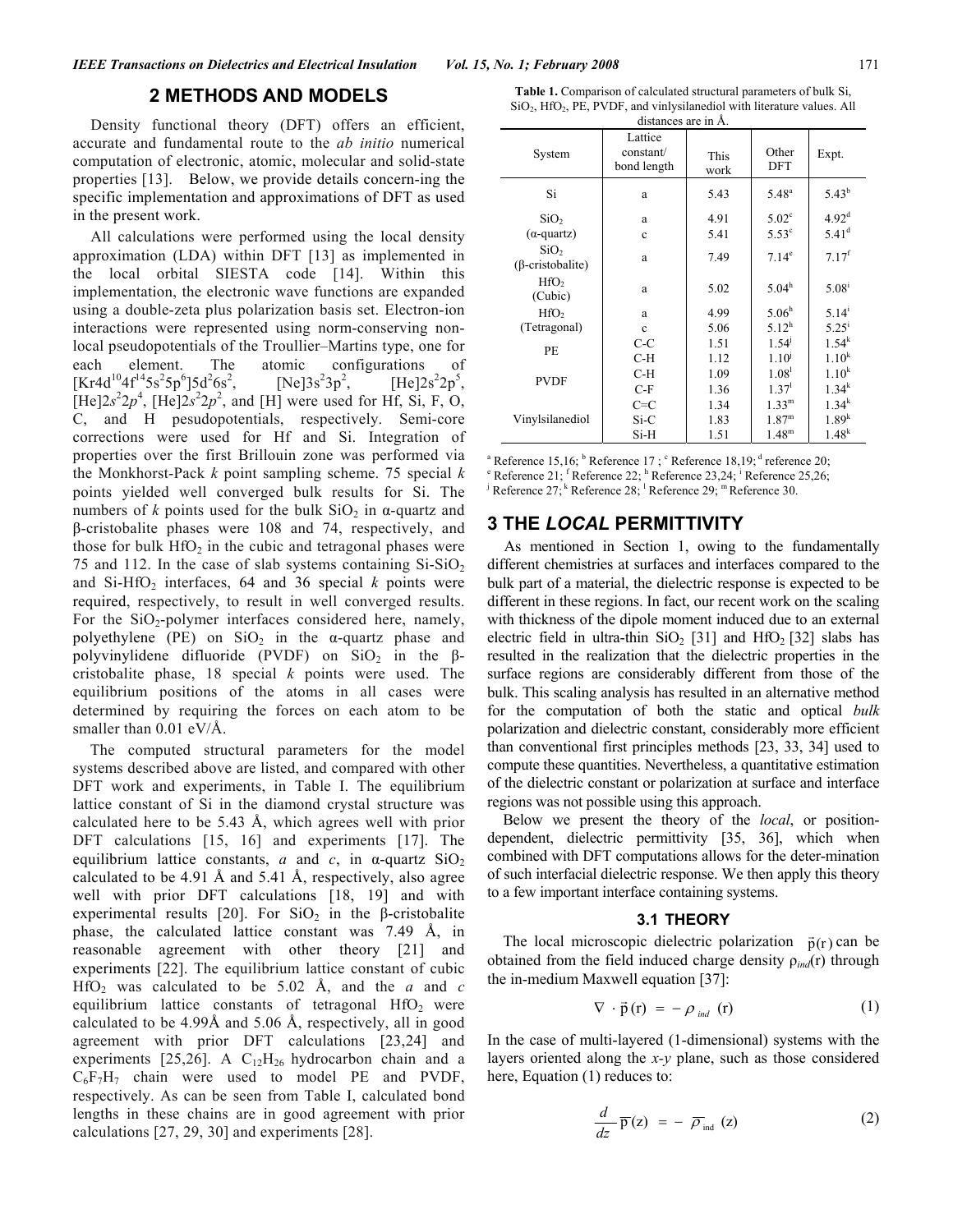where  $\overline{p}(z)$  and  $\overline{p}_{ind}(z)$  are the polarization and induced charge density along the *z*-axis, respectively, averaged along the *x*-*y* plane. The induced charge density  $\overline{\rho}_{ind}$  (z) can be evaluated as the difference of the total charge densities due to positive  $(+\delta)$  and negative  $(-\delta)$  external electric fields along the *z* direction. In the present work, δ was chosen to be  $0.01$ V/Å. The solution of Equation (2) is the following:

$$
\overline{p}(z) = \overline{p}_{-\infty} - \int_{-\infty}^{z} \overline{\rho}_{ind} (z') dz' \qquad (3)
$$

For the case when our slab system is located about the  $z = 0$ plane, the constant  $\bar{p}_{-\infty}$  can be set to zero as it corresponds to the polarization at -*∞*, a region where charge density is zero.

Using the above procedure, both the optical (high frequency) and the static (low frequency) microscopic polarization can be calculated, respectively, by either allowing just the electrons, or both the electrons and the atoms, to respond to the applied external electric field. The local permittivity profile can then be computed from the local polarization using:

$$
\varepsilon(z) = \frac{\varepsilon_0 E_{\text{ext}}}{\varepsilon_0 E_{\text{ext}} - \overline{p}(z)}
$$
(4)

where  $E_{\text{ext}} = 2\delta$ .

The optical and static local permittivities can be obtained from  $\bar{p}(z)$  corresponding to the optical and static cases, respectively [35, 36].

#### **3.2 Si-SiO2 AND Si-HfO2 INTERFACES**

Miniaturization of electronic devices has already lead to ultra-thin (2-3 nm)  $SiO<sub>2</sub>$  layers in today's metal- $SiO<sub>2</sub>$ -Si gate stacks [9, 38] In order to keep pace with the miniaturization trend as specified by Moore's law, the  $SiO<sub>2</sub>$  dielectric will soon be replaced by a high dielectric constant (high-k) metal oxide [1,2]. The leading contender for the high-k oxide is  $HfO<sub>2</sub>$  which has a dielectric constant of about 25, much higher than the  $SiO<sub>2</sub>$  dielectric constant of about 4.5. Although Hfbased oxides are thermo-dynamically stable on Si, they are not kinetically stable, and silicides, silicates and SiO*<sup>x</sup>* are known to form at the interface, which have a much lower dielectric constant than  $HfO<sub>2</sub>$  [43-46]. An understanding of the factors controlling the dielectric properties of the interface between the dielectric and other materials calls for an accurate determination of atomic-scale dielectric permittivity profiles across layered structures.

The Si-SiO<sub>2</sub> interface has been studied for many decades. We focus on this interface first before moving on to  $Si-HfO<sub>2</sub>$ . We consider a coherent  $Si-SiO<sub>2</sub>$  interface consisting of crystalline Si and  $SiO<sub>2</sub>$ , of thickness 10.96 Å and 14.70 Å, respectively, with the latter having the *β*-cristobalite structure.

Figure 1 shows the static and optical permittivity profile across a  $Si-SiO<sub>2</sub>$  interface as a function of position along the direction normal to the interface. The dielectric constants in the interior of  $SiO<sub>2</sub>$  and  $Si$  regions are in excellent agreement with experimental values of the corresponding bulk systems (static and optical values of about 12 for Si [39], and 4.5 and 2.5 for  $SiO<sub>2</sub>$  [40, 41], respectively). However, in the transition

region between Si and  $SiO<sub>2</sub>$  and close to the outer surface planes, we find an enhancement of the dielectric constant, compared to that of the bulk values. The deviation at the surface is due to the under-coordination of Si atoms, which renders these atoms more polarizable. The enhanced permittivity at the interface (on the  $SiO<sub>2</sub>$  side) is due to Si atoms in  $SiO<sub>2</sub>$  existing in multiple oxidation states (i.e., Si,  $Si<sup>+1</sup>$ ,  $Si<sup>+2</sup>$  and  $Si<sup>+3</sup>$  [15, 16], and is in quantitative agreement with capacitance measurements performed on ultra-thin  $SiO<sub>2</sub>$ layers on Si [42].



**Figure 1.** Above: Atomic model of  $Si-SiO<sub>2</sub>$  interface, with Si shown in gold, and O in red. In this and all other figures, the atomic model repeats periodically in the plane normal to the interface (x-y) plane. Below: Static (solid) and optical (dotted) dielectric constant of  $Si-SiO<sub>2</sub>$  stack as a function of position z normal to the interface.

The  $Si-HfO<sub>2</sub>$  interface is poorly understood due to its complicated interfacial structure, especially as new interfacial phases tend to form [43-46]. Here, we consider a simple model of expitaxial  $Si-HfO<sub>2</sub>$  primarily to demonstrate the local permittivity approach. Our model was created by placing an O-terminated  $(001)$  tetragonal HfO<sub>2</sub> slab on Si such that the  $HfO<sub>2</sub>$  slab was coherently matched on top of Si. The thickness of Si and HfO<sub>2</sub> layers were 10.95 Å and 19.91 Å, respectively. The resulting relaxed structure shows that half the interface O atoms move downwards towards Si, and the other half move upwards towards the Hf layer, as shown in Figure 2, thereby forming Si-O-Si and Hf-O-Hf bonds passivating *all* interfacial Si and Hf atoms.

The position-dependent dielectric constant along the Si- $HfO<sub>2</sub>$  interface normal is shown in Figure 2. The dielectric constants in the interior of the  $HfO<sub>2</sub>$  and Si regions again match well with the corresponding experimental bulk values (the static and optical permittivities of tetragonal  $HfO<sub>2</sub>$  are 16 and 5, respectively  $[23, 33, 47]$ ). As in the Si-SiO<sub>2</sub> case, enhancement of the permittivities at the free surfaces compared to the corresponding bulk values can be seen here as well, again due to under-coordination of surface atoms. However, in marked contrast with the Si-SiO<sub>2</sub> case, a *decrease* in the permittivity values results in the  $Si-HfO<sub>2</sub>$  interface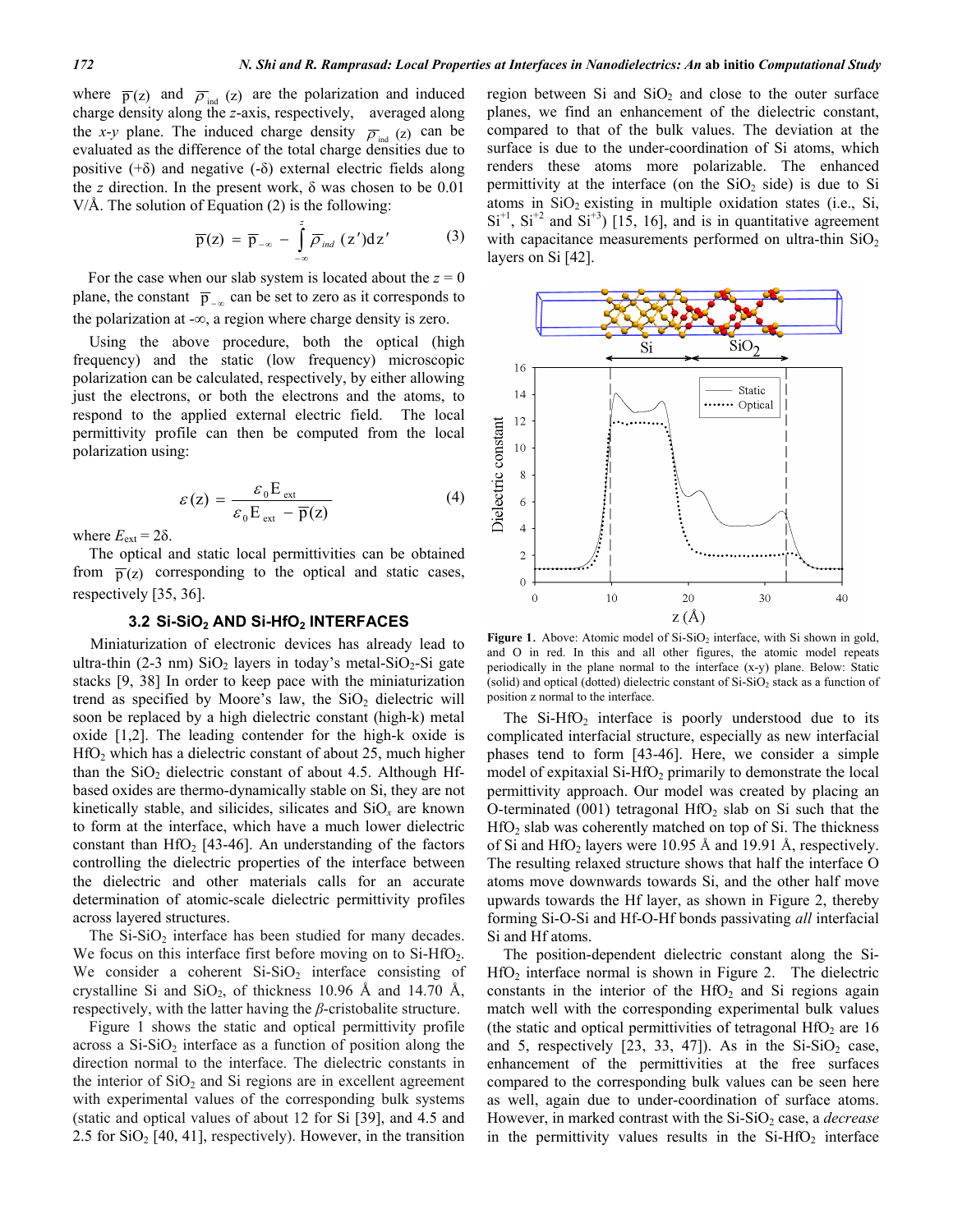region relative to the free surfaces. This important behavior even in such an idealized interface is because of the fact that the interface Si and Hf atoms are adequately passivated by the O atoms, resulting in species in their nominal oxidation states (as indicated by a Mulliken charge analysis) and with lower polarizability than the ones at the free surfaces.



Figure 2. Above: Atomic model of Si-HfO<sub>2</sub> interface with O termination, with Si shown in gold, O in red, and Hf in green. Below: Static (solid) and optical (dotted) dielectric constant of  $(001)$  Si-HfO<sub>2</sub> interface as a function of position z normal to the interface.

#### **3.3 SiO2-POLYMER INTERFACE**

Polymeric systems constitute an important class of materials for capacitor and insulation technologies [48]. Nevertheless, a quantitative understanding of the electrical response of such systems is still lacking [48, 49]. Polymernanocomposites, which have shown promise for electrical applications, form a class of systems that are even less understood. In this section and in Section 4.3, we investigate the dielectric and electronic properties at model polymer-silica interfaces.

Nanocomposites made by blending oxide nanoparticles with polymers are known to display higher effective permittivities than expected from the permittivities of the components, indicating the role played by enhanced interfacial polarization [4-7]. Here, we explore factors that could result in such permittivity enhancements in polymeric systems.

The  $SiO_2$ -polymer interface system considered here is composed of  $SiO<sub>2</sub>$  in the *α*-quartz phase of thickness 15.96 Å, and the polymer chain was approximated by a  $C_{12}H_{26}$ molecule. Figure 3 shows the dielectric constant as a function of position along the  $SiO<sub>2</sub>$ -polymer interface normal. Similar behavior of dielectric constant is observed as with the  $Si-SiO<sub>2</sub>$ interface. The agreement is excellent for the dielectric constant in the interior region of  $SiO<sub>2</sub>$  and polymer  $(C<sub>12</sub>H<sub>26</sub>)$ with the corresponding experimental single component bulk values, and the dielectric constant on the  $SiO<sub>2</sub>$  side of the interface is enhanced. Analysis of the Mulliken charges of the atoms indicates that C atoms closest to the interface are in their nominal oxidation states (i.e., in oxidation states similar to that of C atoms in the interior of the polymer chain), whereas the Si and O atoms close to the interface are in varying oxidation states similar to that in the  $Si-SiO<sub>2</sub>$  case [20].

Our conclusion of permittivity enhancement at the interface is thus consistent with some prior experimental work [7]. Nevertheless, an *important* point needs to be made. The SiO<sub>2</sub>polymer system modeled here corresponds to a situation in which the  $SiO<sub>2</sub>$  surface is "untreated" (which is the experimental situation involving "blends" as in Ref. [7]). However, typical polymeric nanocomposites are made using silane-treated  $SiO<sub>2</sub>$  [50-53]. Silane treatment accomplishes the twin purposes of passivation of dangling bonds on silica surfaces by the silane-based initiator molecules, and in the creation of chemical bonds between the initiator and the polymer chains. Thus, silane treatment is expected to *decrease* the polarizability and permittivity at the interface. In fact, recent experimental work indicates that the incorporation of silane-treated  $SiO<sub>2</sub>$  nanoparticles into polyethylene results in decreased effective permittivities (although the permittivity of  $SiO<sub>2</sub>$  is *higher* than that of the host polymer) [50]. A more comprehensive analysis of  $SiO_2$ -polymer interfaces is necessary to understand the circumstances that would result in a permittivity increase or decrease at the interface.

Incidentally, incorporation of silane-treated  $SiO<sub>2</sub>$ nanoparticles into polyethylene also resulted in *increased* dielectric breakdown strength [50], while incorporation of micron-sized particles did not. It thus appears that the interface between  $SiO<sub>2</sub>$  and polyethylene plays a critical role in controlling the dielectric constant as well as the dielectric strength. These issues are explored further in Section 4.3.

It is worth mentioning that although we have studied only coherent interfaces between dissimilar materials, our approach to computing the local polarization and permittivity can be used to systematically explore a variety of realistic situations, including atomic-level defects (e.g., vacancies), disorder, impurities and initiator species at the interface.



Figure 3. Above: Atomic model of SiO<sub>2</sub>-polymer, with Si shown in gold, O in red, C in yellow, and H in green. Below: Static (solid) and optical (dotted) dielectric constant of  $C_{12}H_{25}$ -SiO<sub>2</sub> stack as a function of position z normal to the interface.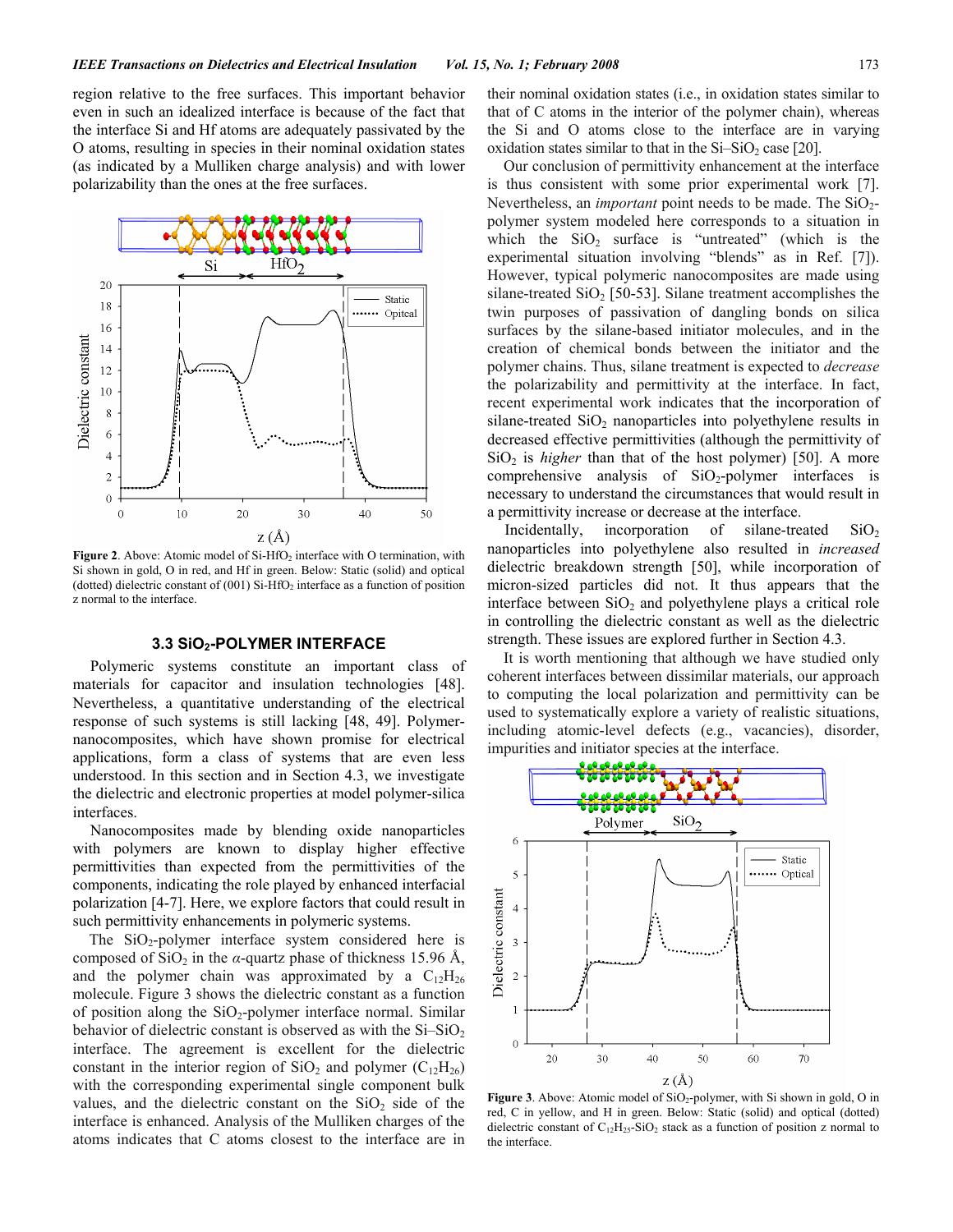## **4 THE** *LOCAL* **ELECTRONIC STRUCTURE**

At the surface of an insulating material or at the interface between two otherwise defect-free insulators, one generally finds under-coordinated atoms. These sub-optimal bonding situations lead to unoccupied and/or occupied states within the band gap of the insulators, which are localized physically at the surface or interface (as opposed to the delocalized bulk Bloch states), and are generally referred to as surface/interface states, defect states, or "trap" states. Reviews of these general notions can be found elsewhere [54, 55]. These defect states are important in two respects. They can alter the polarizability of the surface/interface region, as has been discussed in the previous section, and they can significantly control charge carrier conduction through the insulator. It is the latter possibility that is important in a study of breakdown phenomena.

In the case of *coherent* interfaces between dissimilar insulators, no dangling bonds would exist, and hence, one would not find defect states at the interface. Nevertheless, the energetic positions of the conduction and valence band edges in one material will be offset relative to those of the other material. In addition, the band edges could vary with position resulting in band bending due to transfer of charge from one material to the other at the interface.

It is important to characterize both the band offsets across the interface and the existence of trap states at the interface. Below, we present an approach to study the position dependent variation of the valence and conduction bands across interfaces, and the emergence of trap states at interfaces, using the layerdecomposed density of states (LaDOS) method. We then apply this method to  $Si-HfO<sub>2</sub>$  and polymer- $SiO<sub>2</sub>$  interfaces.

### **4.1 THEORY (LaDOS)**

Within the layer-decomposed density of states (LaDOS) approach, the total density of states (DOS) of the entire system is decomposed in terms of its origins from the various atoms of the system on a layer-by-layer basis. Since we are primarily interested in multi-layered systems, the layer decomposition provides the position dependence of the electronic structure that we seek.

Within a local orbital implementation of DFT such as the one adopted here, the electronic wave function  $|\Psi_i\rangle$  can be projected onto the atomic orbitals |φ*al*〉 as

$$
|\Psi_{i}\rangle = \sum_{al} \langle \phi_{al} | \Psi_{i}\rangle | \phi_{al}\rangle \qquad (5)
$$

where *i*, *a*, and *l* are the indices for the electronic wave function, atom, and the atomic orbital, respectively. The density of states g*al*(ε), where ε is the electronic energy, arising from a specific atom *a* with atomic orbital *l* can be defined as:

$$
g_{al}(\varepsilon) = \sum_{i} \left| \langle \phi_{al} | \Psi_{i} \rangle \right|^{2} \delta(\varepsilon - \varepsilon_{i}) \tag{6}
$$

where δ represents the Dirac delta function.

The contribution of all the atomic orbitals in one specific atomic layer results in the LaDOS of that layer. As will be demonstrated in the examples below, the LaDOS approach provides significantly more detailed information than the conventional "bulk plus band lineup" method [58, 59] for determining band offsets at interfaces.

## **4.2 Si-HfO<sub>2</sub> INTERFACE**

Since  $HfO<sub>2</sub>$  is considered as a promising replacement for  $SiO<sub>2</sub>$ , a comprehensive investigation of the band profile, band gap variation and band alignment evolution as a function of interfacial bonding with Si is urgently needed [58-61].

Our model of a coherent  $Si-HfO<sub>2</sub>$  heterojunction has been described in Section 3.2. The top part of Figure 4 shows the atomic structure of the  $Si-HfO<sub>2</sub>$  heterojunction, with dot-dashed rectangular boxes defining each layer. The LaDOS profile corresponding to each layer is displayed in the bottom part of Figure 4, with the valence and conduction bands shown in black and blue, respectively. The LaDOS for layers in the interior region of the Si are essentially same, resulting in a uniform band gap of about 0.45 eV, which compares well with the DFT-LDA band gap of bulk silicon determined by others [62]. Similarly, we obtain a uniform band edge profile in the interior region of  $HfO<sub>2</sub>$ , and a band gap value of about 4.5 eV, which also compares well with previous DFT-LDA estimates of the  $HfO<sub>2</sub>$  band gap [59, 63]. Note that the computed band gaps are underestimated relative to experimental values, consistent with the well known deficiency of DFT-LDA.

Close to the  $Si-HfO<sub>2</sub>$  interface, the band edges of one system smoothly evolve to those of the other, resulting in a valence band offset of  $3.05$  eV between Si and HfO<sub>2</sub>. This result compares well with the experimental estimates of 2.94-3.25 eV [59-61] and earlier calculations [58, 59] based on more involved computational treatments. Although LDA tends to underestimate band gaps of insulators relative to experiments, the valence band offsets are generally reproduced accurately. The smooth evolution of the band edges across the interface, and the absence of interfacial defect states is a result of the coherent nature of this interface (which contains no dangling bonds).

A deeper (and more realistic) analysis of this band edge variation dependence on the interfacial bonding and interfacial phases might provide very useful information concerning this important class of systems.



Figure 4. Above: Atomic model of Si-HfO<sub>2</sub> interface with O termination, with Si shown in gold, O in red, and Hf in green. Below: Layer-decomposed Density of States of Si-HfO<sub>2</sub> interface. The conduction band is shown in green, and the valence band in black. The zero of energy is the Fermi energy. The valence band offset (VBO) between Si and  $HfO<sub>2</sub>$  is determined to be 3.05 eV.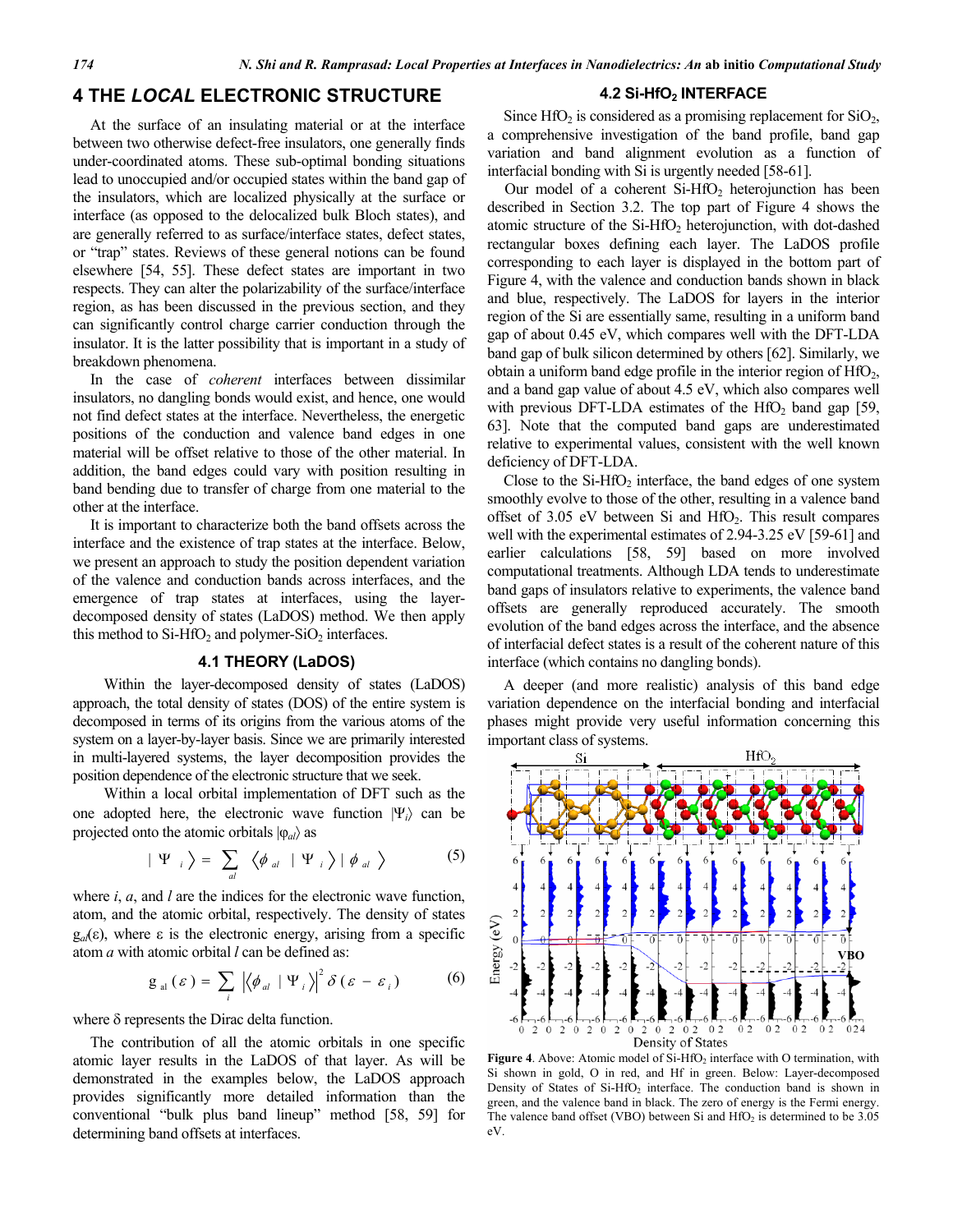#### **4.3 SiO2-POLYMER INTERFACE**

As mentioned in Section 3.3, recent experiments involving silane-treated  $SiO<sub>2</sub>$  nanoparticles incorporated in polyethylene has shown an increase in dielectric breakdown strength, whereas untreated  $SiO<sub>2</sub>$  displays only a modest change in the breakdown strength [50, 51]. It has also been postulated that interface states could act as potential electron traps, thereby scavenging "hot" electrons, and increasing the breakdown strength [56,57]. A systematic investigation of the various types of oxide-polymer interfaces focusing on interface states will help identify trends related to dielectric breakdown strengths, and can aid in the rational design of polymeric systems with superior dielectric properties.

In order to probe the specific role played by the silane treatment of  $SiO<sub>2</sub>$ , we consider models of  $SiO<sub>2</sub>$ -polymer interfaces in the presence of a silane-based species at the interface. The chemical route to the incorporation of silanetreated  $SiO<sub>2</sub>$  nanoparticles into the polymer involves two separate steps [50]. The  $SiO<sub>2</sub>$  nanoparticles are first reacted with silane or its derivatives, resulting in  $SiO<sub>2</sub>$  surfaces decorated with the silane-based initiator species. Next, the facile attachment of polymer chains to the initiator species is accomplished. In this work, the initiator is represented by a vinlysilanediol  $(HSi(OH)_{2}CHCH_{2})$  molecule, and the polymer chain is  $C_6H_7F_7$ , representing polyvinylidene difluoride (PVDF). We find that attachment of the vinylsilanediol initiator to the  $SiO<sub>2</sub>$  surface (with a binding energy of -0.58) eV) and the subsequent attachment of  $C_6H_7F_7$  to the initiator (with a binding energy of -0.98 eV) are thermodynamically favored.

The band edge variation with position perpendicular to the  $SiO<sub>2</sub>$  surface for a  $SiO<sub>2</sub>$ -vinlysilanediol-PVDF interface is shown in Figure 5. The LaDOS in the middle parts of the  $SiO<sub>2</sub>$ and polymer regions result in a large and uniform band gaps, like in the coherent  $Si-HfO<sub>2</sub>$  example discussed above. However, in the interface region that contains the initiator, the band edges do not smoothly evolve from one region to the other. Rather, two peaks, one corresponding to an occupied defect state and another to an unoccupied defect state appear (indicated by circles in Figures 5), whose origins can be traced to the double bond in the vinylsilanediol initiator. Both the unoccupied and occupied states can be classified as "shallow" traps for electrons and holes, respectively, as they are close to the conduction band and valence band edges. These defect states are localized, and could potentially trap itinerant conduction electrons and valence holes, thereby providing opportunities for "cooling" charge carriers.

Although these aspects are consistent with the observed increase in breakdown strength of  $SiO<sub>2</sub>$ -polymer composites, several questions remain unanswered. Firstly, mechanisms for the dissipation of the energy released during the cooling process need to be addressed. A potential mechanism could be the enhanced interaction between electrons in the polymer and phonons in  $SiO<sub>2</sub>$ . It is well known that enhanced electronphonon coupling in  $SiO<sub>2</sub>$  is one of the reasons for its high breakdown strength [55-56]. Secondly, the role of the initiator species needs to be clarified, as the trap states appear to be determined largely by the nature of the initiator. Thirdly, a

Energy (eV)  $\theta$ ÆО  $404$  $0<sub>4</sub>$ 0.4 04  $0<sub>4</sub>$  $\theta$  $0<sub>2</sub>$  $\Omega$  $0<sup>4</sup>$  $0.4$ Density of States Figure 5. Above: Atomic model of SiO<sub>2</sub>-vinlysilanediol-PVDF inter-face,  $SiO<sub>2</sub>$  slab with OH termination, with Si shown in gold, C in yellow, O in red, H in green, and F in blue. Below: Layer–decomposed Density of States of SiO<sub>2</sub>-vinlysilanediol-PVDF interface. The conduction band is shown in blue,

variety of  $SiO_2$  and other oxide (e.g.,  $Al_2O_3$ ) surfaces should be studied to understand systematic trends across a wider class of situations. The LaDOS approach provides a practical framework to undertake such systematic studies.

and the valence band in black. The zero of energy is the Fermi energy. Lower and upper circled states represent occupied and unoccupied interfacial

defect states, respectively.

## **5 SUMMARY**

As component sizes or dimensions in multiple-component dielectric materials shrink to the atomic or nanoscale, the structure and chemistry at interfaces become important. Understanding the fundamental relationships between the atomic level interfacial structure and electrical properties such as dielectric response and breakdown is critical. In this work, we have presented two *ab initio* based computational methodologies to probe such structure-property relationships in systems of emerging technological importance.

The theory of the local dielectric permittivity has been developed to understand the variations of the static and optical dielectric constant across idealized  $Si-SiO<sub>2</sub>$ ,  $Si-HfO<sub>2</sub>$ and  $SiO<sub>2</sub>$ -polymer interfaces over length scales of the order of interatomic distances. These variations have been correlated to the chemistry at the interfaces, such as dangling bonds and multiple oxidation states. The layerdecomposed density of states approach has been used to compute the electronic structure variation across  $Si-HfO<sub>2</sub>$ and  $SiO<sub>2</sub>$ -polymer interfaces. This procedure has been used to capture band bending, band offsets and creation of trap states at interfaces. Although further work over a wider range of systems and situations is necessary, the computational tools and their applications described here form the groundwork for a more thorough analysis of the impact of surfaces, interfaces, and atomic level defects on the dielectric and electronic properties of a wide variety of nanostructured systems.

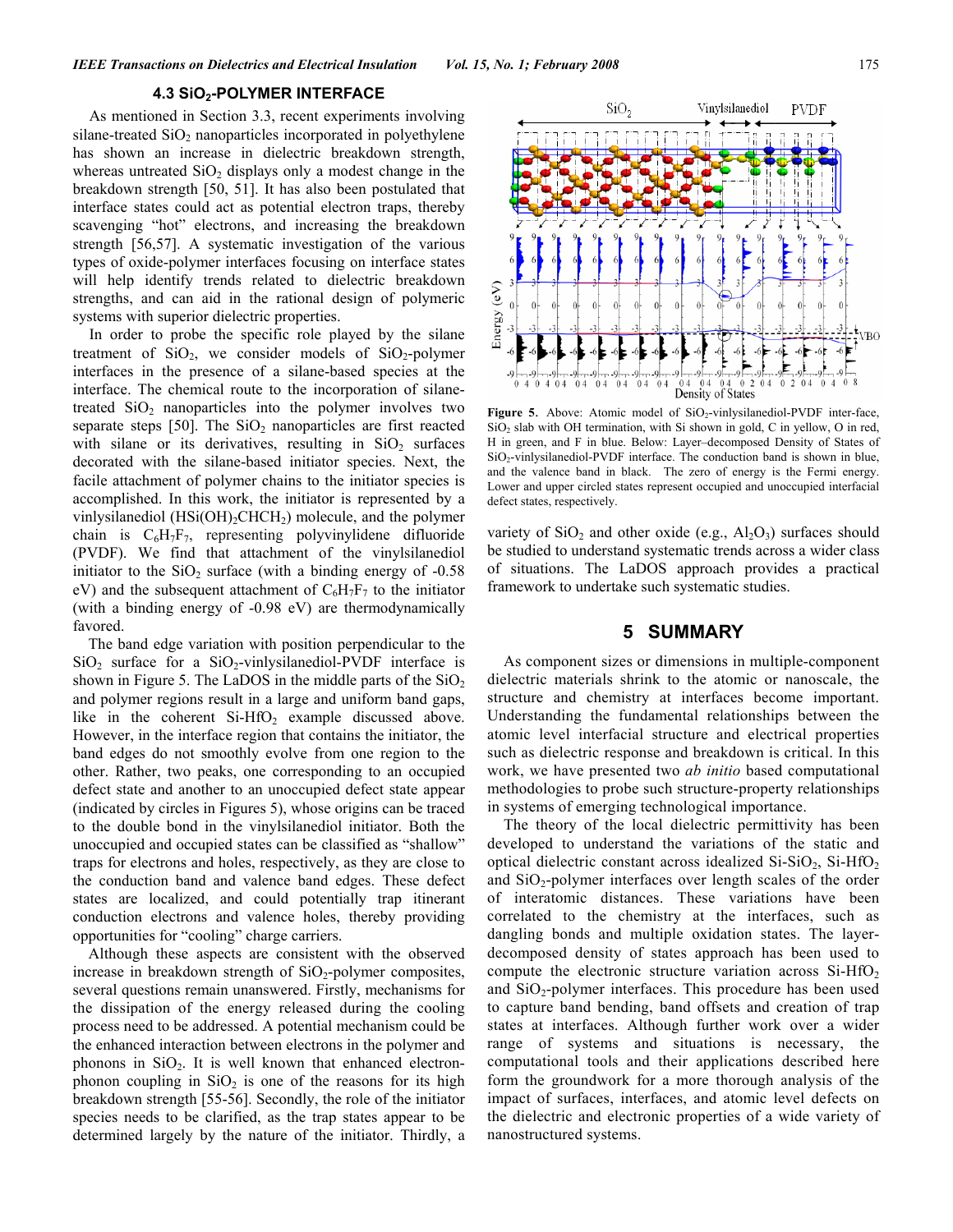## **ACKNOWLEDGMENT**

Helpful discussions with Dr. Steven A. Boggs (University of Connecticut) are gratefully acknowledged. This work was partially supported by grants from the ACS Petroleum Research Fund and the Office of Naval Research.

## **REFERENCES**

- [1] G. D. Wilk, R. M. Wallece, and J. M. Anthony, "High-k gate dielectrics: Current status and materials properties considerations", J. Appl. Phys., Vol. 89, pp. 5243-5275, 2001.
- [2] A. I. Kingon, J. P. Maria, and S. K. Steiffer, "Alternative Dielectrics to Silicon Dioxide for Memory and Logic Devices", Nature (London), Vol. 406, pp. 1032-1038, 2000.
- [3] R. C. Advincula, "Surface initiated polymerization from nanoparticle surfaces", J. Dispersion Sci. Technol., Vol. 24, pp. 343-361, 2003.
- [4] S. S. Ray and M. Okamoto, "Polymer/layered silicate nano-composites: a review from preparation to processing", Prog. Polym. Sci., Vol. 28, pp. 1539-1641, 2003.
- [5] Y. Rao, and C. P. Wong, "Material characterization of a high-dielectricconstant polymer-ceramic composite for embedded capacitor for RF applications", J. Appl. Polym. Sci., Vol. 92, pp. 2228-2231, 2004.
- [6] S. OBrian, L. Brus, and C. B. Murray, **"**Synthesis of Monodisperse Nanoparticles of Barium Titanate: Toward a Generalized Strategy of Oxide Nanoparticle Synthesis", J. Am. Chem. Soc., Vol. 123, pp. 12085- 12086, 2001.
- [7] P. Murugaraj, D. Mainwaring, and N. Mora-Huertas, "Dielectric enhancement in polymer-nanoparticle composites through interphase polarizability", J. Appl. Phys., Vol. 98, pp. 054304 - 054309, 2005.
- [8] Q. M. Zhang, H. Li, M. Poh, F. Xia, Z.-Y. Cheng, H. Xu, and C. Huang, "An All-Organic Composite Actuator Materials with a High Dielectric Constant", Nature (London), Vol. 419, pp. 284-287, 2002.
- [9] M. L. Green, E. P. Gusev, R. Degreave, and E. L. Garfunkel, "Ultrathin  $(\leq 4$  nm) SiO<sub>2</sub> and Si-O-N gate dielectric layers for silicon microelectronics: Understanding the processing, structure, and physical and electrical limits", J. Appl. Phys., Vol. 90, p. 2057-2121, 2001.
- [10] J. Robertson, "Interfaces and defects of high-k oxides on silicon", Solid-State Electronics, Vol. 49, pp. 283-293, 2005.
- [11] K. Xiong and J. Robertson, M. C. Gibson and S. J. Clark, "Defect energy levels in HfO<sub>2</sub> high-dielectric-constant gate oxide", Appl. Phys. Lett. 87, pp. 183505-183507, 2005.
- [12] K. Xiong and J. Robertson, S. J. Clark, "Defect states in the highdielectric-constant gate oxide LaAlO3", Appl. Phys. Lett., Vol. 89, pp. 022907-022909, 2006.
- [13] R. Martin, *Electronic Structure: Basic Theory and Practical Methods*, Cambridge University Press, New York, 2004.
- [14] J. M. Soler, E. Artacho, J. Gale, A. Garcia, J. Junquera, P. Ordejon, and D. Sanchez-Portal, "The SIESTA method for *ab initio* order-*N* materials simulation", J. Phys.: Condens. Matter, Vol. 14, pp. 2745-2779, 2002.
- [15] F. Giustino and A. Pasquarello, "Theory of atomic-scale dielectric permittivity at insulator interfaces", Phys. Rev. B, Vol. 71, pp. 144104 - 144116, 2005.
- [16] F. Giustino, P. Umari, and A. Pasquarello, **"**Dielectric Discontinuity at Interfaces in the Atomic-Scale Limit: Permittivity of Ultrathin Oxide Films on Silicon", Phys. Rev. Lett., Vol. 91, pp. 267601-267604, 2003.
- [17] Data collected by C. Kittel, in *Introdunction to Solid State Physics*, 5<sup>th</sup> ed, Wiley, New York, 1976 and references therein.
- [18] F. Liu, S. H. Garofalini, D. Kingsmith, and D. Vanderbilt, **"**Firstprinciples study of crystalline silica**",** Phys. Rev. B, Vol. 49, pp. 12528- 12534, 1994.
- [19] N. R. Keskar and J. R. Chelikowsky, **"**Structural properties of nine silica polymorphs**"**, Phys. Rev. B, Vol. 46, pp. 1-14, 1992.
- [20] L. Levien, C. T. Prewitt, and D. J. Weidner, "Structure and elastic properties of quartz at pressure"**,** Am. Mineral., Vol. 65, pp. 920-930, 1980.
- [21] N. Tit and M. W. C. Dharma-Wardana, "Electronic states and optical properties of Si/SiO<sub>2</sub> superlattices", J. Appl. Phys., Vol. 86, pp. 387-395, 1999.
- [22] R. W. G. Wyckoff, *Crystal Structure*, 4th ed. Interscience, New York, 1974, and references therein.
- [23] Xinyuan Zhao and David Vanderbilt, **"**First-principles study of structural, vibrational, and lattice dielectric properties of hafnium oxide**"**, Phys. Rev. B, Vol. 65, pp. 233106 – 233109, 2002.
- [24] A. A. Demkov, **"**Investigating Alternative Gate Dielectrics: A Theoretical Approach"**,** Phys. Status Solidi B., Vol. 226, pp. 57–67, 2001.
- [25] J. Wang, H. Li, and R. Stevens, "Hafnia and hafnia-toughened ceramics", J. Mater. Sci., vol. 27, pp. 5397 -5430, 1992.
- [26] J. Adam and M. D. Rodgers, "The crystal structure of  $ZrO<sub>2</sub>$  and  $HfO<sub>2</sub>$ ", Acta Crystallogr., Vol., 12, pp. 951, 1959.
- [27] Eabien Picaud, Alexander Smogunove, Andrea Dal Corso, and Erio Tosatti, "Complex band structures and decay length in polyethylene chains", J. Phys.: Condens. Matter, Vol. 15, pp. 3731-3740, 2003**.**
- [28] M. Rubinstein and R. Colby, *Polymer Physics,* Oxford University, Press, New York, 2003.
- [29] V. S. Bystrov, N. K. Bystrova, E. V. Paramonova, and A. V. Sapronova, "Computational Nanostructures and Physical properties of the Ultra-Thin ferroelectric langmuir-blodgett Films", Ferroelectric Letters, Vol.33, p. 153-162, 2006.
- [30] D. Tulumello, G. Cooper, I. Koprinarov, and A. P. Hitchcock, "Inner-Shell Excitation Spectroscopy and X-ray Photoemission Electron Microscopy of Adhesion Promoters", J. Phys. Chem. B, Vol 109, pp. 6343-6354, 2005.
- [31] R. Ramprasad and N. Shi, "Dielectric properties of nanoscale HfO<sub>2</sub> slabs", Phys. Rev. B, Vol. 72, pp. 052107 – 052110, 2005.
- [32] N. Shi and R. Ramprasad, "Dielectric properties of ultrathin SiO<sub>2</sub> slabs", Appl. Phys. Lett., Vol. 87, pp. 262102 – 262104, 2005.
- [33] X. Zhao and D.Vanderbilt, "Phonons and lattice dielectric properties of zirconia**"**, Phys. Rev. B, Vol. 65*,* pp. 075105 – 075114, 2002.
- [34] S. Sayan, N.V. Nguyen, J. Ehrstein, T. Emge, E. Garfunkel, M. Croft, Xinyuan Zhao, David Vanderbilt, I. Levin, E. P. Gusev, Hyoungsub Kim, and P. J. McIntyre, "Structural, electronic, and dielectric properties of ultrathin zirconia films on silicon", Appl. Phys. Lett., Vol. 86, pp. 152902-152904, 2005.
- [35] N. Shi and R. Ramprasad, "Atomic-scale dielectric permittivity profiles in slabs and multilayers", Phys. Rev. B, Vol. 74, pp. 045318 – 045321, 2006.
- [36] N. Shi and R. Ramprasad, "Dielectric properties of nanoscale multicomponent systems: A first principles computational study", J. Computer-Aided Materials Design, Vol. 10820, pp.133-139, 2006.
- [37] J. D. Jackson, *Classical Electrodynamics,* University of California, Berkeley, 1998.
- [38] D. A. Buchanan, "Scaling the gate dielectric: Materials, integration, and reliability"**,** IBM J. Res. Dev. 43, 245-264, 1999.
- [39] C. A. Balans, *Advanced Engineering Electromagnetics* , Arizona State University, New York, 1989.
- [40] L. E. Ramos, J. Furthmuller, and F. Bechstedt, "Quasiparticle band structures and optical spectra of β-cristobalite  $SiO<sub>2</sub>$ ", Phys. Rev. B, Vol. 69, pp. 085102 -085109, 2004.
- [41] W. G. Wolf, S. B. Stanley, and K. A. McCarthy, *American Instituteof Physics Handbook,* McGraw-Hill, New York, 1963, p.24.
- [42] H.S. Chang, H. D. Yang, and H. Hwang, "Measurement of the physical and electrical thickness of ultrathin gate oxides", J. Vac. Sci. Technol. B, Vol. 20, pp. 1836-1842, 2002.
- [43] V. Fiorentini and G. Gulleri, "Theoretical Evaluation of Zirconia and Hafnia as Gate Oxides for Si Microelectronics", Phys. Rev. Lett., Vol. 89, pp. 266101-266104, 2002.
- [44] P. W. Peacock, K. Xiong, K. Y. Tse, and J. Robertson, "Bonding and interface states of  $Si:HfO<sub>2</sub>$  and  $Si:ZrO<sub>2</sub>$  interfaces", Phys. Rev. B, Vol. 73, pp. 075328- 075339, 2006.
- [45] E. Cockayne, "Influence of oxygen vacancies on the dielectric properties of hafnia: First-principles calculations", Phys. Rev. B., Vol. 75, pp. 094103-094110, 2007.
- [46] R. K. Nahar, V. Singh and A. Sharma, "Study of electrical and microstructure properties of high dielectric hafnium oxide thin film for MOS", J. Mater. Sci.: Mater Electron, Vol. 18, pp. 615-619, 2007.
- [47] G.-M. Rignanese, X. Gonze, G. Jun, K. Cho and A. Pasquarello, "Firstprinciples investigation of high-k dielectrics: Comparison between the silicates and oxides of hafnium and zirconium", Phys. Rev. B, Vol. 69, pp. 184301-184310, 2004.
- [48] S .Boggs, "Very high field phenomena in dielectrics", IEEE Trans. Dielectr. Electr. Insul., Vol. 12, pp. 929-938, 2005.